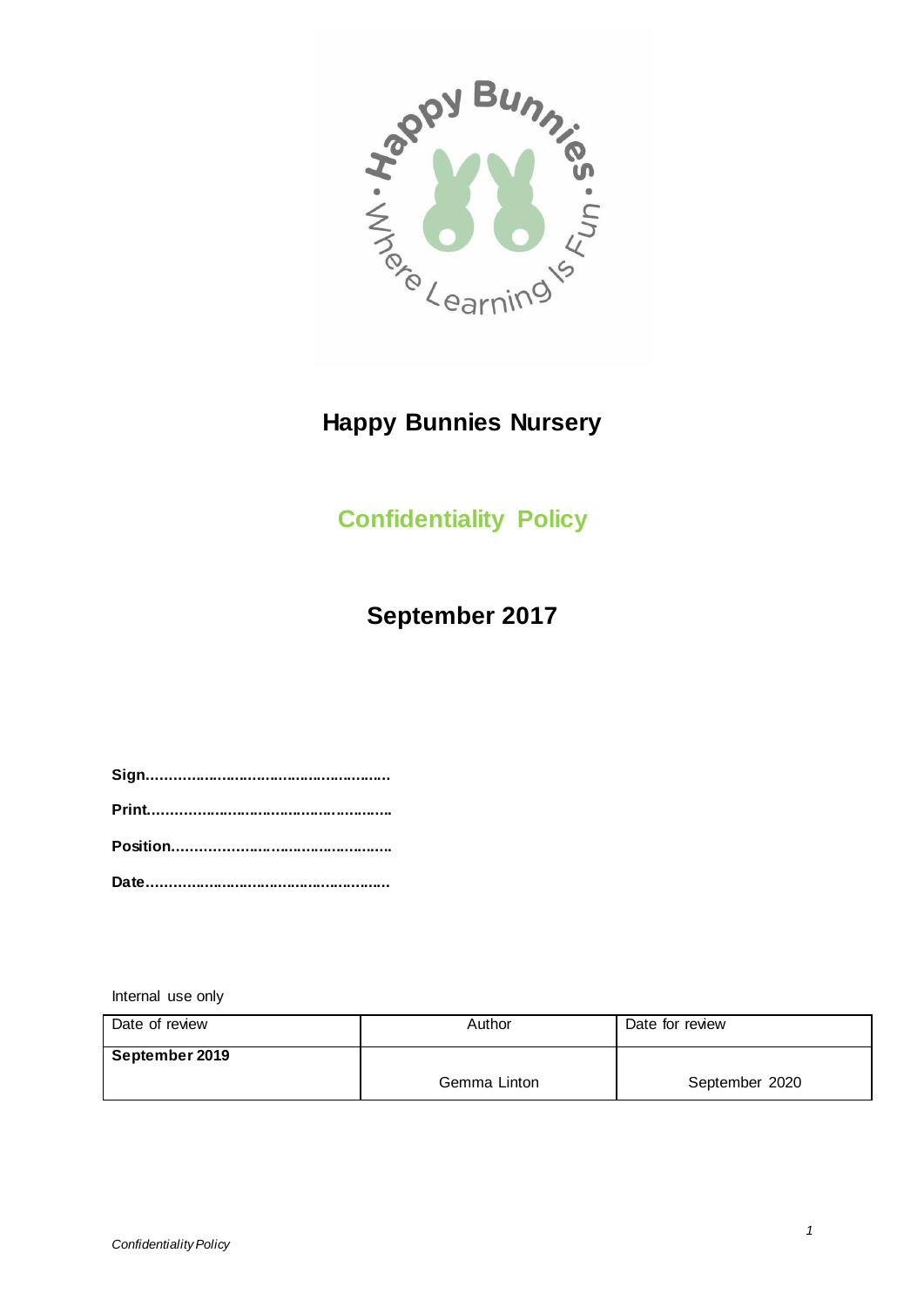## **Confidentiality Policy**

Happy Bunnies Nursery we recognise that we hold sensitive/confidential information about children and their families and the staff we employ. This information is used to meet children's needs, for registers, invoices and emergency contacts. We store all records in a locked cabinet or on the office computer with files that are password protected in line with data protection principles. Any information shared with the staff team is done on a 'need to know' basis and treated in confidence.

### **Legal requirements**

- We follow the legal requirements set out in the Statutory Framework for the Early Years Foundation Stage (EYFS) 2017 and accompanying regulations about the information we must hold about registered children and their families and the staff working at the nursery
- We follow the requirements of the Data Protection Act (DPA) 1998 and the Freedom of Information Act 2000 with regard to the storage of data and access to it.

#### **Procedures**

It is our intention to respect the privacy of children and their families and we do so by:

- Storing confidential records in a locked filing cabinet or on the office computer with files that are password protected
- Ensuring staff, student and volunteer inductions include an awareness of the importance of confidentiality and that information about the child and family is not shared outside of the nursery other than with relevant professionals who need to know that information. It is not shared with friends and family, discussions on the bus or at the local bar. If staff breach any confidentiality provisions, this may result in disciplinary action and, in serious cases, dismissal. Students on placement in the nursery are advised of our confidentiality policy and required to respect it
- Ensuring that all staff, volunteers and students are aware that this information is confidential and only for use within the nursery and to support the child's best interests with parental permission
- Ensuring that parents have access to files and records of their own children but not to those of any other child, other than where relevant professionals such as the police or local authority children's social care team decide this is not in the child's best interest
- Ensuring all staff are aware that this information is confidential and only for use within the nursery setting. If any of this information is requested for